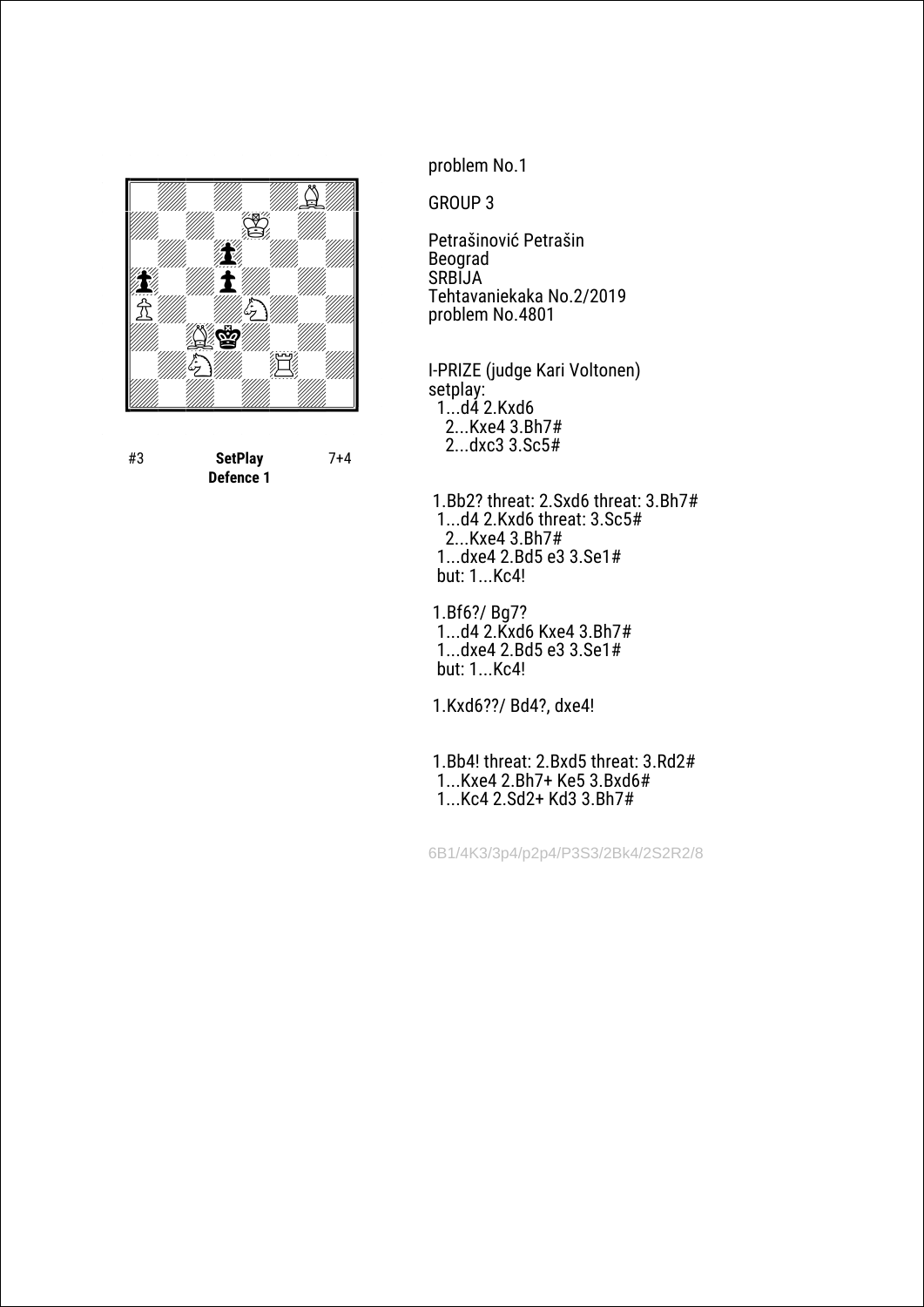

#3 **SetPlay Defence 1** 6+6 problem No.2 GROUP #3

Petrašinović Petrašin Beograd SRBIJA

"2nd TT FREM 2020" III PRIZE ( judge A. Melnichuk)

setplay: 1...Sa4/Sc4/Sd5/Sc8/Sa8 2.Qd5+ Kf4 3.Qg5#

1.Bd5?, Sxd5!

 1.Qd8! threat: 2.Bg3+ Ke6 3.Sg5# 1...Bf2/Be3/Be7 2.Qe7+ 2...Kd4 3.Qc5# 2...Kf4 3.Qg5# 1...Bd6 2.Bc3+ 2...Kf4 3.Qg5# 2...Ke6 3.Sg5# 1...Ke6 2.Sg5+ Ke5 3.Bg3# 1...Sd5 2.Qxd5+ Kf4 3.Qg5# 1...Sd7 2.Qg5+ 2...Kd4 3.Qd5# 2...Ke6 3.Bd5#

Thema : Al last two different white pieces play to the some squere

8/1Bp3p1/1s4p1/2b1k3/4S1P1/8/3QK3/4B3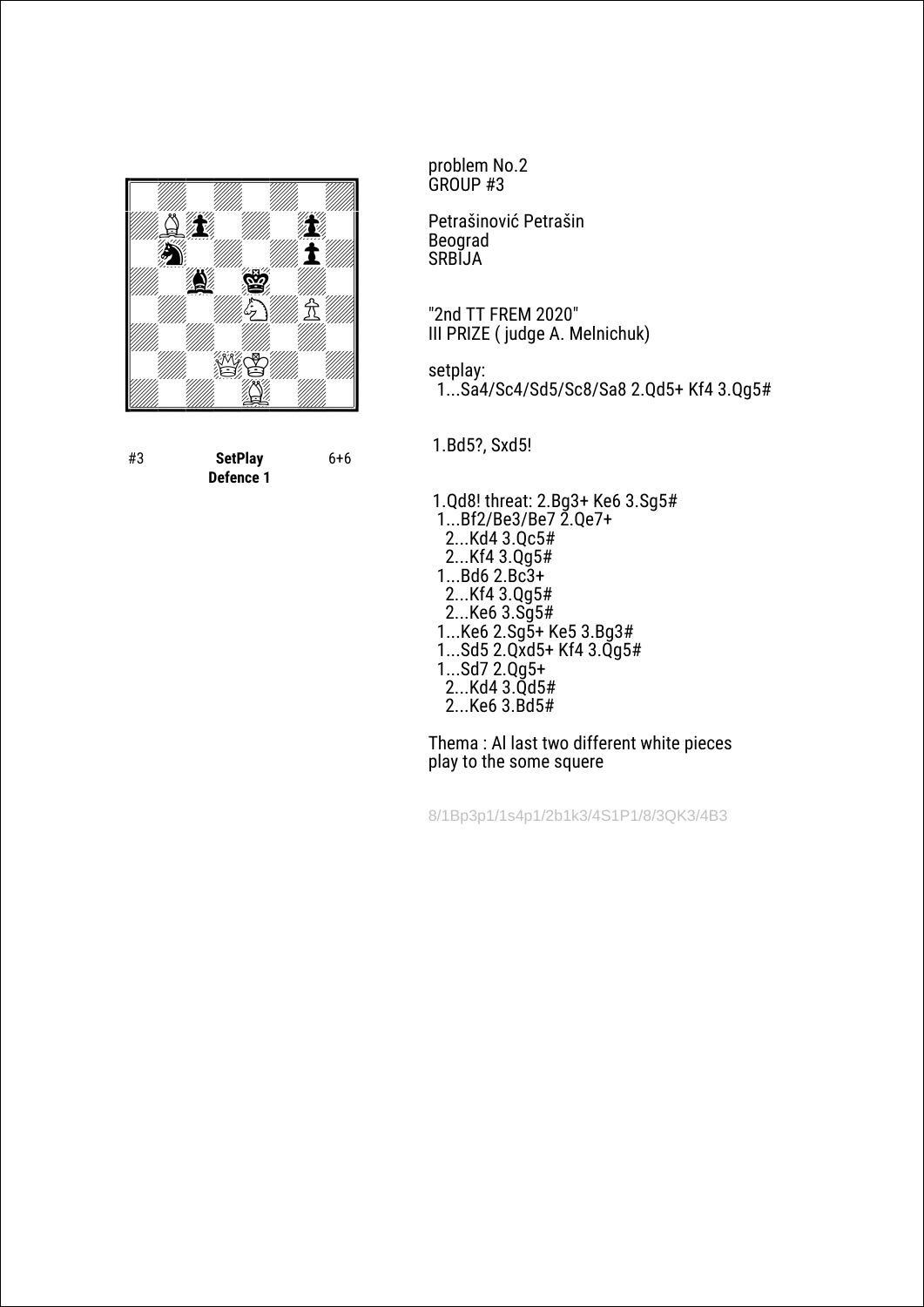

#3 **SetPlay Defence 1** 9+9 problem No.3 GROUP #3

Petrašinović Petrašin Beograd SRBIJA

Torneo"SALAMANCA" 2020" II/III PRIZE 8 judge Mario Garscia (YACPDB 515874)

 1.Sf4? exf4 2.Rxe6+ Kf3 3.Qe2# but: 1...Sxf4!

1.Re7?/ Rxe6?/ Bb7?/ Kg2?/ d8=Q?, b2!

 1.d8=S! 1...b2 2.Qc2+ 2...Kf3 3.Qg2# 2...Kxd5 3.Bxe6# 1...Kf3 2.Qd3+ 2...Kf2 3.Bg3# 2...Be3 3.Qxe3# 1...Sa3/Sc3/Sa7 2.Sc3+ 2...Kf3/Ke3 3.Qe2# 1...Sf4/Sg5/Sg7/Sf8/Sxd8 2.Sxf4 threat: 3.Qd3# 2...Kf3/Ke3 3.Qe2#

2B1R3/2pP4/2Pps2S/1spSp3/2Qbk3/1p6/7B/7K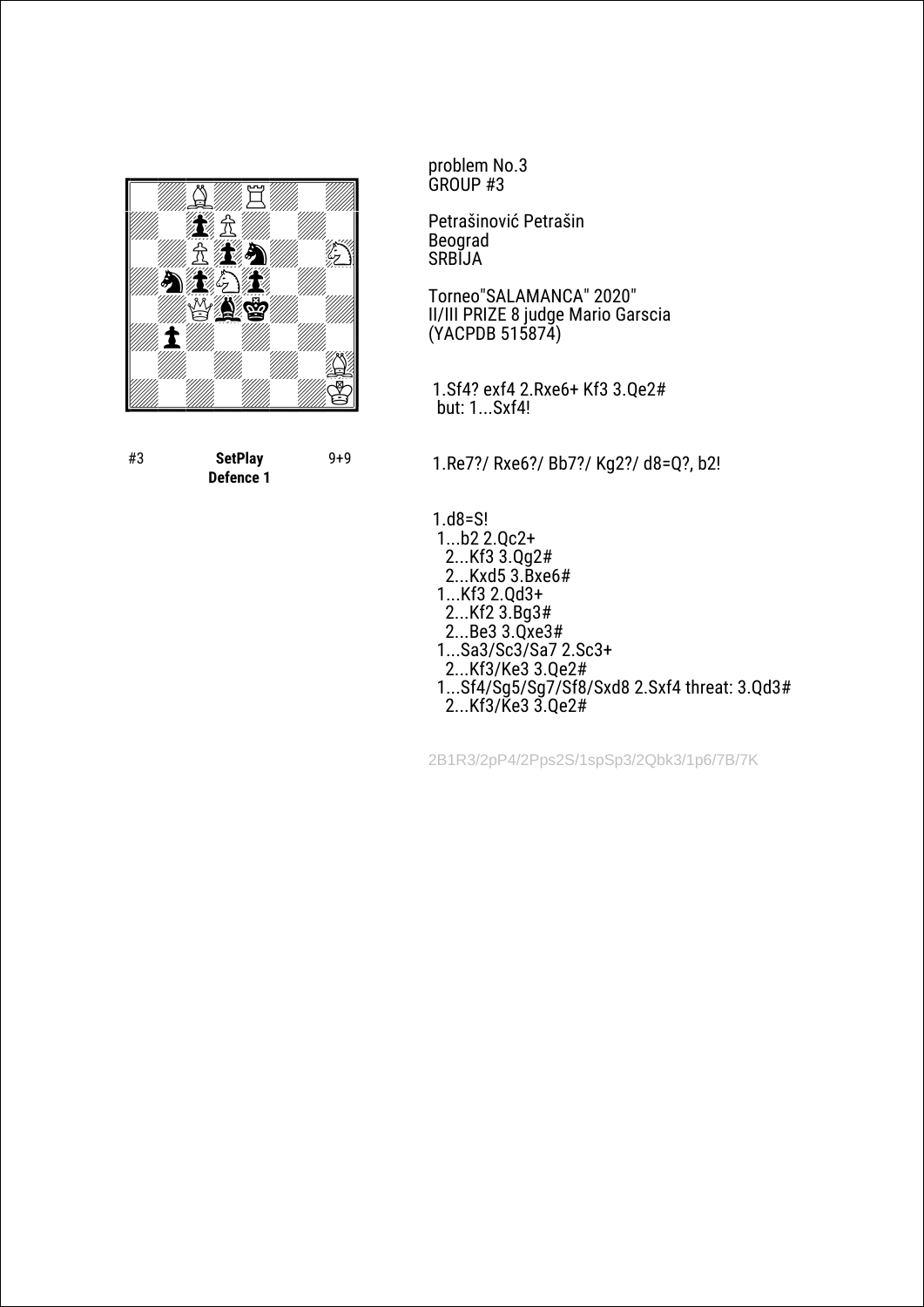

#3 **SetPlay Defence 1** 5+1 problem No.4

GROUP #3

Petrašinović Petrašin Beograd SRBIJA

MK "Miroslav Have 140" Kudesnik No.233/ 2021; problem No.233 II- PRIZE (judge A.Sygurov)

setplay: Ke7 2.Qg6 Kf8 3.Bb4#

 1.Kb3? 1...Kc5 2.Qd8 Kxb5 3.Qb6# 1...Ke7 2.Qg6 Kf8 3.Bb4# but: 1...Ke5!

 1.Kc3? 1...Kc5 2.Bc7 Kxb5 3.Qc4# 1...Ke7 2.Qg6 Kf8 3.Bb4# but: 1...Ke5!

 1.Bb6? 1...Ke7 2.Qg6 Kf8 3.Bc5# but: 1...Ke5!

 1.Ba4? 1...Kc5 2.Qe6 Kd4 3.Bb6# 1...Ke7 2.Qg6 Kf8 3.Bb4# but: 1...Ke5!

 1.Qg5? threat: 2.Bc4 Kxc6 3.Qd5# but: 1...Ke6!

 1.Qe8? threat: 2.Qe4 Kc5 3.Qe5# but: 1...Kd5!

 1.Bc3! 1...Kc5 2.Qb8 Kd5 3.Qe5# 1...Ke7 2.Qg7+ 2...Kd6 3.Qe5# 2...Kd8/Ke6 3.Qd7# 2...Ke8 3.c7# 1...Kc7 2.Bb4 Kb6 3.Qb8#

exchange play 2x2 in tries battery mat star on the second move white model mats

6Q1/8/2Pk4/BB6/8/8/2K5/8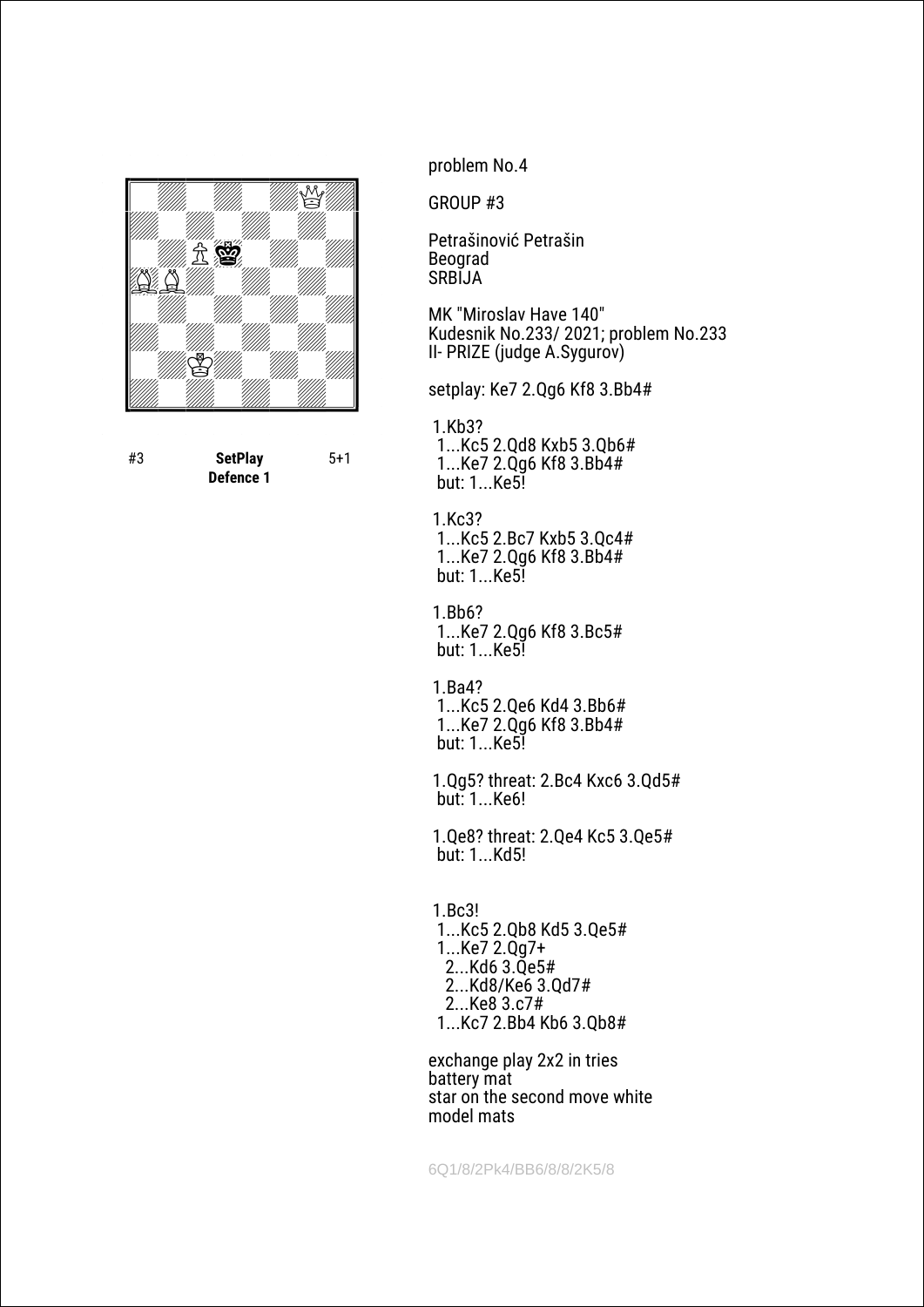

#3 **SetPlay Defence 1** 5+4 problem No.5

GROUP #3

Petrašinović Petrašin Beograd SRBIJA

Best Problem No.91/2019 problem No,4194 # HM judge A.Garofalo

setplay: e4 2.Qd5+ Kg4 3.Qh5#

1.Qh2?, f3!

 1.Qe2? threat: 2.Qh5+ Ke4 3.Qg6# but: 1...f3!

 1.Qb1! threat: 2.Rg3+ e4 3.Qb5# 1...f3 2.Rxf3+ 2...Kg4 3.Qf5# 2...Kg5 3.Qg6# 1...e4 2.Qb5+ Kg4 3.Qh5# 1...Ke4 2.Rc3+ 2...Kd5/Kd4 3.Qd3# 1...Kg4 2.Qg1+ Kf5 3.Qg6# 1...Kg5 2.Qg1+ 2...Kxh6 3.Rxh3# 2...Kf5 3.Qg6#

thema: Babuška battery game

8/8/4P2R/K3pk2/5p2/3R3p/Q7/8